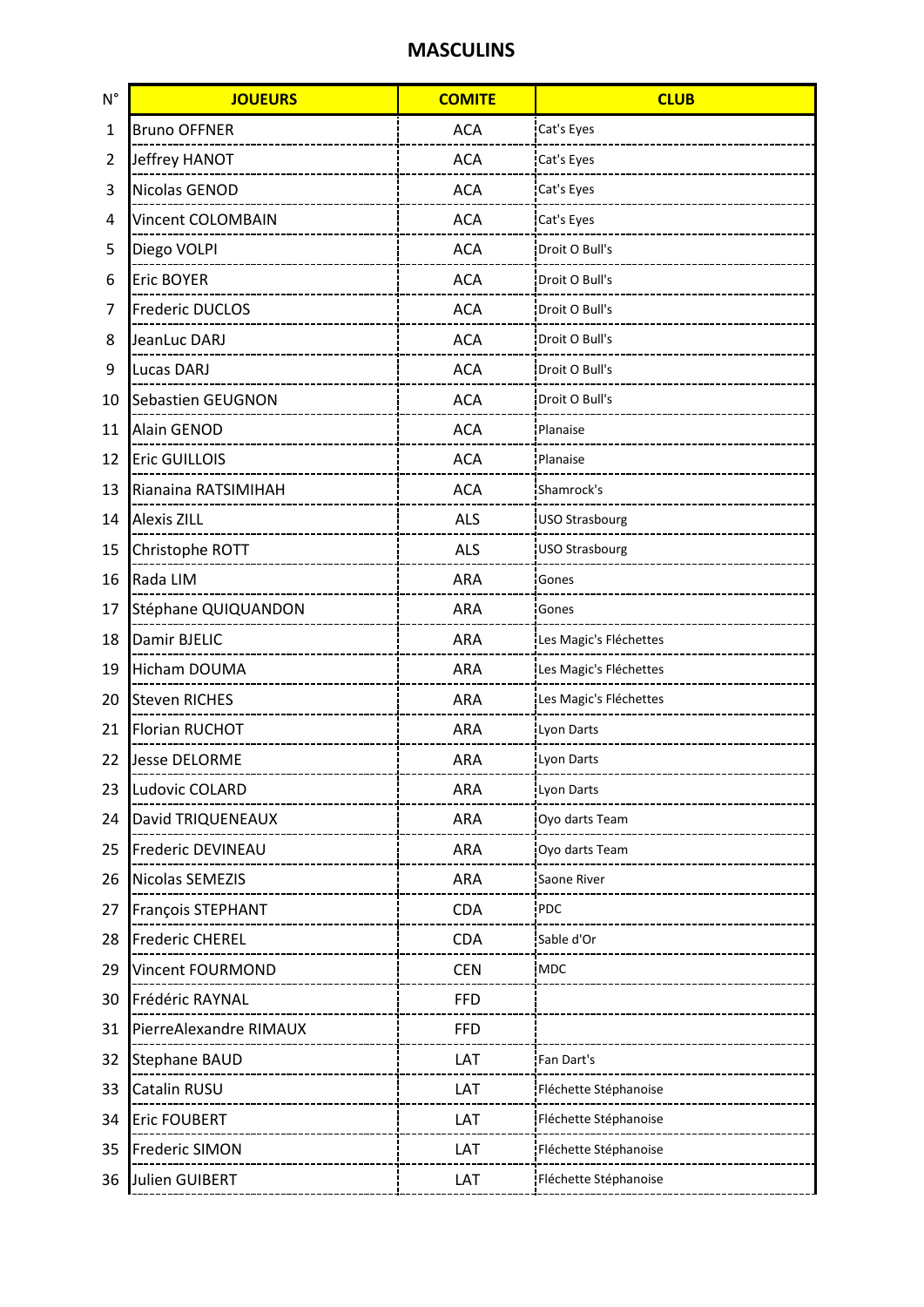## **MASCULINS**

| $N^{\circ}$ | <b>JOUEURS</b>         | <b>COMITE</b> | <b>CLUB</b>                      |
|-------------|------------------------|---------------|----------------------------------|
| 37          | <b>Ludovic THEVE</b>   | LAT           | Retz                             |
| 38          | <b>Eric BEZIER</b>     | MAI           | <b>Comming Men's</b>             |
| 39          | Francois ROUSSINEAU    | <b>MAN</b>    | <b>LFC</b>                       |
| 40          | <b>Tony BACROT</b>     | <b>MAN</b>    | <b>LFC</b>                       |
| 41          | Frederic LE_DORZE      | <b>MOR</b>    | Amzer'zo                         |
| 42          | Loic CARVAL            | <b>MOR</b>    | Amzer'zo                         |
| 43          | Melvin LE_LANNIC       | <b>MOR</b>    | Amzer'zo                         |
| 44          | Mickael LE_LANNIC      | <b>MOR</b>    | Amzer'zo                         |
| 45          | Mickael TREFFOUX       | <b>MOR</b>    | Amzer'zo                         |
| 46          | <b>Quentin OFFRET</b>  | <b>MOR</b>    | Amzer'zo                         |
| 47          | Thibault TRICOLE       | <b>MOR</b>    | <b>Bleiz Darts</b>               |
| 48          | Clément HÉRAULT        | <b>MPY</b>    | <b>Dubliner's Darts Drinkers</b> |
| 49          | Éric ROUDEY            | <b>MPY</b>    | <b>Dubliner's Darts Drinkers</b> |
| 50          | Frédéric CASH          | <b>MPY</b>    | <b>Dubliner's Darts Drinkers</b> |
| 51          | Gaëtan ALCAZAR         | <b>MPY</b>    | <b>Dubliner's Darts Drinkers</b> |
| 52          | Nathan SAURON          | <b>MPY</b>    | <b>Dubliner's Darts Drinkers</b> |
| 53          | <b>Arnaud PETREL</b>   | <b>MPY</b>    | Les flèches tordues              |
| 54          | Christophe ARNAUDY     | <b>MPY</b>    | Les flèches tordues              |
| 55          | Christophe OUSSET      | <b>MPY</b>    | Les flèches tordues              |
| 56          | <b>Franck CHOFFEL</b>  | <b>MPY</b>    | Les flèches tordues              |
| 57          | <b>Steven MORRISON</b> | <b>MPY</b>    | Les flèches tordues              |
| 58          | JeanBaptiste ARMENGAUD | <b>MPY</b>    | <b>Phoenix Darts</b>             |
| 59          | <b>Richard BLANC</b>   | <b>MPY</b>    | <b>Phoenix Darts</b>             |
| 60          | AbelEloy SANCHEZ ARNAL | <b>MPY</b>    | Woodpecker                       |
| 61          | Christophe TAVASAN     | <b>MPY</b>    | Woodpecker                       |
| 62          | <b>Franck RABAULT</b>  | <b>MPY</b>    | Woodpecker                       |
| 63          | <b>Gerard NAUDY</b>    | <b>MPY</b>    | Woodpecker                       |
| 64          | Serge MARIGNAC         | <b>MPY</b>    | Woodpecker                       |
| 65          | Michel TAS             | <b>NPC</b>    | <b>FCM Halluin</b>               |
| 66          | Remi JOOSSEN           | <b>NPC</b>    | FCM Halluin                      |
| 67          | Sebastien RORIVE       | <b>NPC</b>    | FCM Halluin                      |
| 68          | David THOORIS          | <b>NPC</b>    | La Cible Bray Dunoise            |
| 69          | <b>Jessy VILLERS</b>   | <b>NPC</b>    | La Cible Bray Dunoise            |
| 70          | Mathieu LECLERCQ       | <b>NPC</b>    | La Cible Bray Dunoise            |
| 71          | Michael LECLERCQ       | <b>NPC</b>    | La Cible Bray Dunoise            |
| 72          | Xavier LOBBEDEY        | <b>NPC</b>    | La Cible Bray Dunoise            |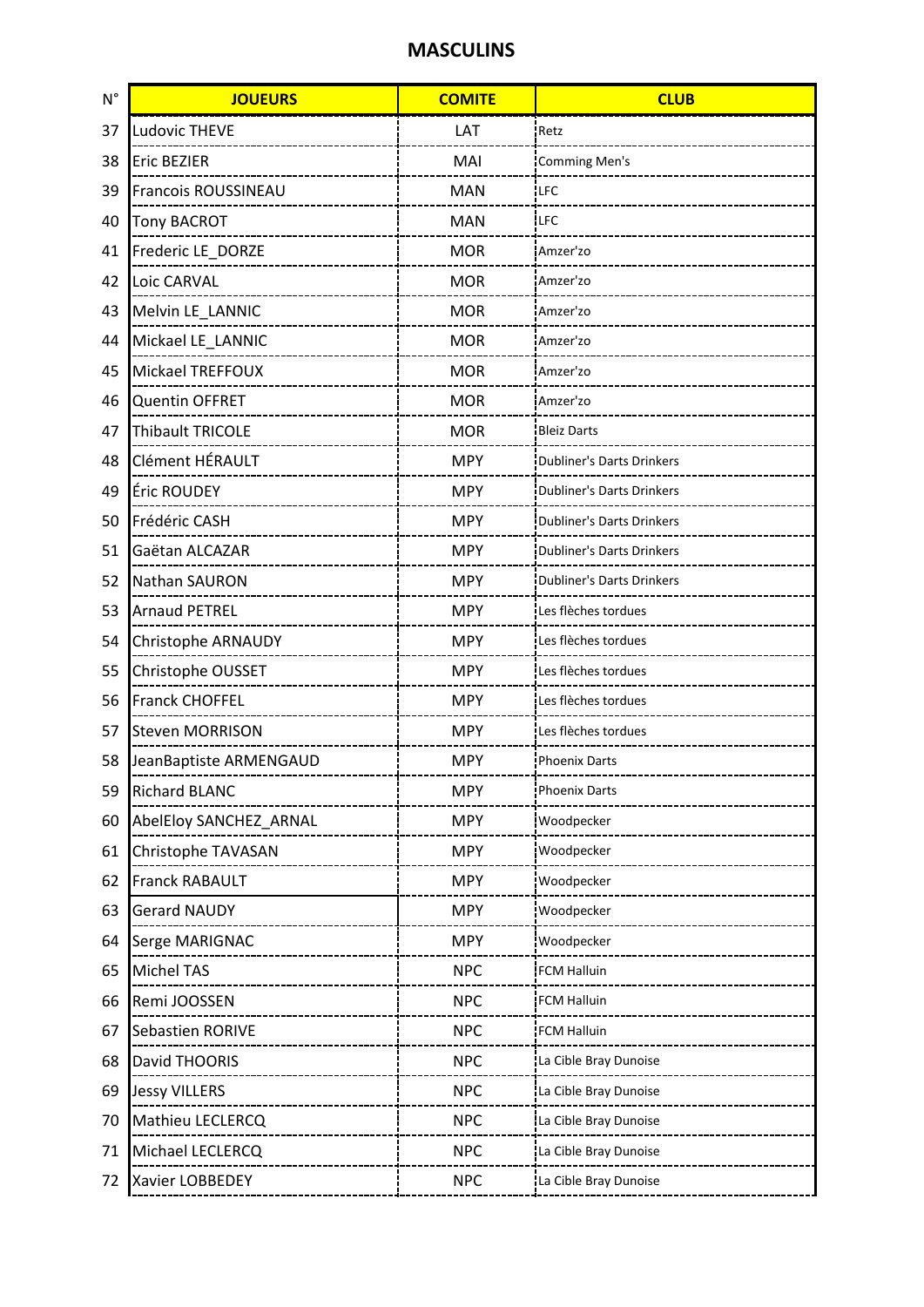## **MASCULINS**

| $N^{\circ}$ | <b>JOUEURS</b>         | <b>COMITE</b> | <b>CLUB</b>          |
|-------------|------------------------|---------------|----------------------|
| 73          | David BAUDUIN          | PAR           | CDT                  |
| 74          | David HUFSCHMID        | PAR           | <b>CDT</b>           |
| 75          | lain CASH              | PAR           | <b>CDT</b>           |
| 76          | Philppe GRIZAUT        | PAR           | <b>CDT</b>           |
| 77          | Sebastien LE BUHAN     | PAR           | <b>Titi Boys</b>     |
| 78          | Christophe GAYRAL      | <b>TGA</b>    | Caussad'Arts         |
| 79          | <b>Fabien LASSERRE</b> | <b>TGA</b>    | Caussad'Arts         |
| 80          | <b>Renaud LESCURE</b>  | <b>TGA</b>    | Caussad'Arts         |
| 81          | <b>Ted COWMAN</b>      | <b>TGA</b>    | Caussad'Arts         |
| 82          | Thomas LAGAILLARDE     | <b>TGA</b>    | Caussad'Arts         |
| 83          | Tom DENEUVE            | <b>TGA</b>    | Caussad'Arts         |
| 84          | <b>Gilles TISIN</b>    | <b>TGA</b>    | DartsAgnan           |
| 85          | Benjamin RAGOUGNEAU    | <b>VEN</b>    | Barjadoubles         |
| 86          | Mathieu BIVAUD         | <b>VEN</b>    | Barjadoubles         |
| 87          | Franck OLLIER          | <b>VEN</b>    | <b>BBD</b>           |
| 88          | Jerome CAZEMAJOU       | <b>VOS</b>    | <b>Bull Dogs</b>     |
| 89          | Michael ESTEVEZ        | <b>VOS</b>    | <b>Bull Dogs</b>     |
| 90          | <b>Richard WERY</b>    | <b>VOS</b>    | <b>Bull Dogs</b>     |
| 91          | <b>Gregory DIRAND</b>  | <b>VOS</b>    | La Fléchette de Salm |
| 92          | Mickael VEIDT          | <b>VOS</b>    | La Fléchette de Salm |
| 93          | Yann PARVE             | <b>VOS</b>    | La Fléchette de Salm |
| 94          | Yoann BELCHUN          | <b>VOS</b>    | La Fléchette de Salm |
| 95          | Johannes KOCH          |               | Allemagne            |
| 96          |                        |               |                      |
| 97          |                        |               |                      |
| 98          |                        |               |                      |
| 99          |                        |               |                      |
| 100         |                        |               |                      |
| 101         |                        |               |                      |
| 102         |                        |               |                      |
| 103         |                        |               |                      |
| 104         |                        |               |                      |
| 105         |                        |               |                      |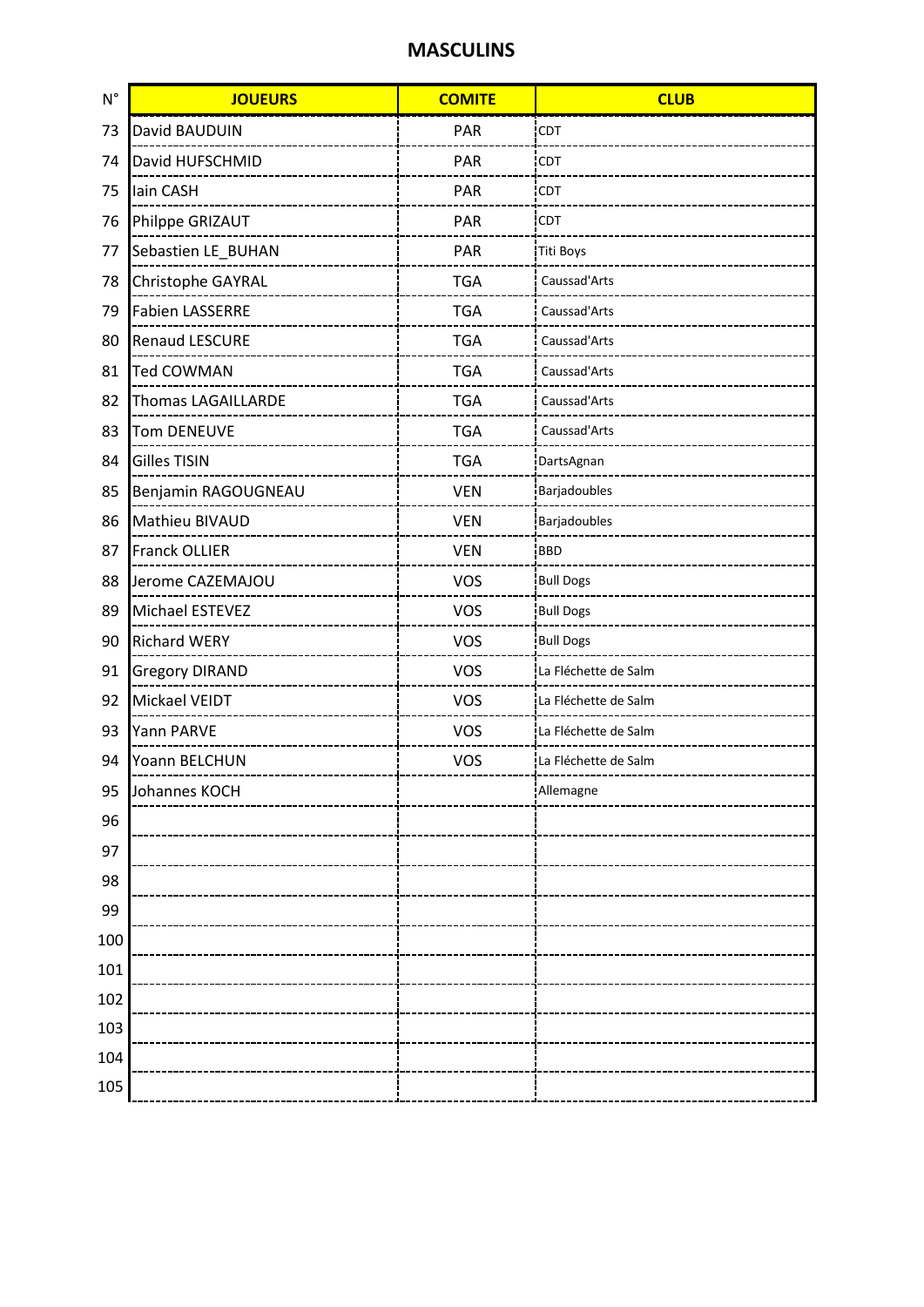## FEMININES

|    | <b>JOUEURS</b>           | <b>COMITE</b> | <b>CLUB</b>             |
|----|--------------------------|---------------|-------------------------|
| 1  | Mathile LEGELDON         | <b>ACA</b>    | Cat's Eyes              |
| 2  | Celine JUAN              | <b>ACA</b>    | Droit O Bull's          |
| 3  | Sabrina CATHERINE        | <b>ACA</b>    | Droit O Bull's          |
| 4  | Stephanie MILANO         | <b>ALS</b>    | <b>USO Strasbourg</b>   |
| 5  | Mariette GUILLOT         | ARA           | Gones                   |
| 6  | Christelle DOUMA         | <b>ARA</b>    | Les Magic's Fléchettes  |
| 7  | <b>Amandine PAILLOT</b>  | <b>ARA</b>    | Lyon Darts              |
| 8  | <b>Emmanuelle SAEZ</b>   | <b>ARA</b>    | Oyo darts Team          |
| 9  | <b>Nelly BOISNARD</b>    | <b>CDA</b>    | Sable d'Or              |
| 10 | Sandrine BERTHELIN       | CDA           | Sable d'Or              |
| 11 | Floriane JOUSSET         | LAT           | <b>DEAS</b>             |
| 12 | Amanda LORMEAU           | LAT           | Fan Dart's              |
| 13 | <b>Carine GRELIER</b>    | LAT           | Fan Dart's              |
| 14 | Agathe HELFENBEIN        | LAT           | Fléchette Stéphanoise   |
| 15 | <b>Béatrice PERRAIS</b>  | LAT           | Fléchette Stéphanoise   |
| 16 | Karine PECCATTE          | MAI           | PCV                     |
| 17 | Sandrine BLASZCZYNSKI    | <b>MAN</b>    | <b>TDC</b>              |
| 18 | Nelly LE_MOULLEC         | <b>MOR</b>    | Amzer'zo                |
| 19 | Carole MONPOUX           | <b>MOR</b>    | Remungol                |
| 20 | <b>Celine ERNULT</b>     | <b>MOR</b>    | Remungol                |
| 21 | Jessica BAILLEUL         | <b>MPY</b>    | <b>Phoenix Darts</b>    |
| 22 | Maely DUBOIS             | <b>MPY</b>    | <b>Phoenix Darts</b>    |
| 23 | Alina SCARLAT            | <b>MPY</b>    | Woodpecker              |
| 24 | Dorothée LEMAIRE         | <b>NPC</b>    | <b>FCM Halluin</b>      |
| 25 | Aline VILLERS            | <b>NPC</b>    | La Cible Bray Dunoise   |
| 26 | Angelique FLAHAUW        | <b>NPC</b>    | La Cible Bray Dunoise   |
| 27 | Sasha BAUDUIN            | PAR           | CDT                     |
| 28 | <b>Stephanie BAUDUIN</b> | <b>PAR</b>    | <b>CDT</b>              |
| 29 | <b>Beatrice CHARLIAC</b> | PAR           | Dolina                  |
| 30 | Maranne LAMBERT          | PAR           | Dolina                  |
| 31 | <b>Elodie VALENTIN</b>   | PAR           | <b>Team Gretz Darts</b> |
| 32 | Ambre DENEUVE            | <b>TGA</b>    | Caussad'Arts            |
| 33 | Anais BESTANI            | <b>TGA</b>    | Caussad'Arts            |
| 34 | Christelle GAYRAL        | <b>TGA</b>    | Caussad'Arts            |
| 35 | Lucy PERRIER             | <b>TGA</b>    | Caussad'Arts            |
| 36 | <b>Elodie POURRIE</b>    | <b>TGA</b>    | DartsAgnan              |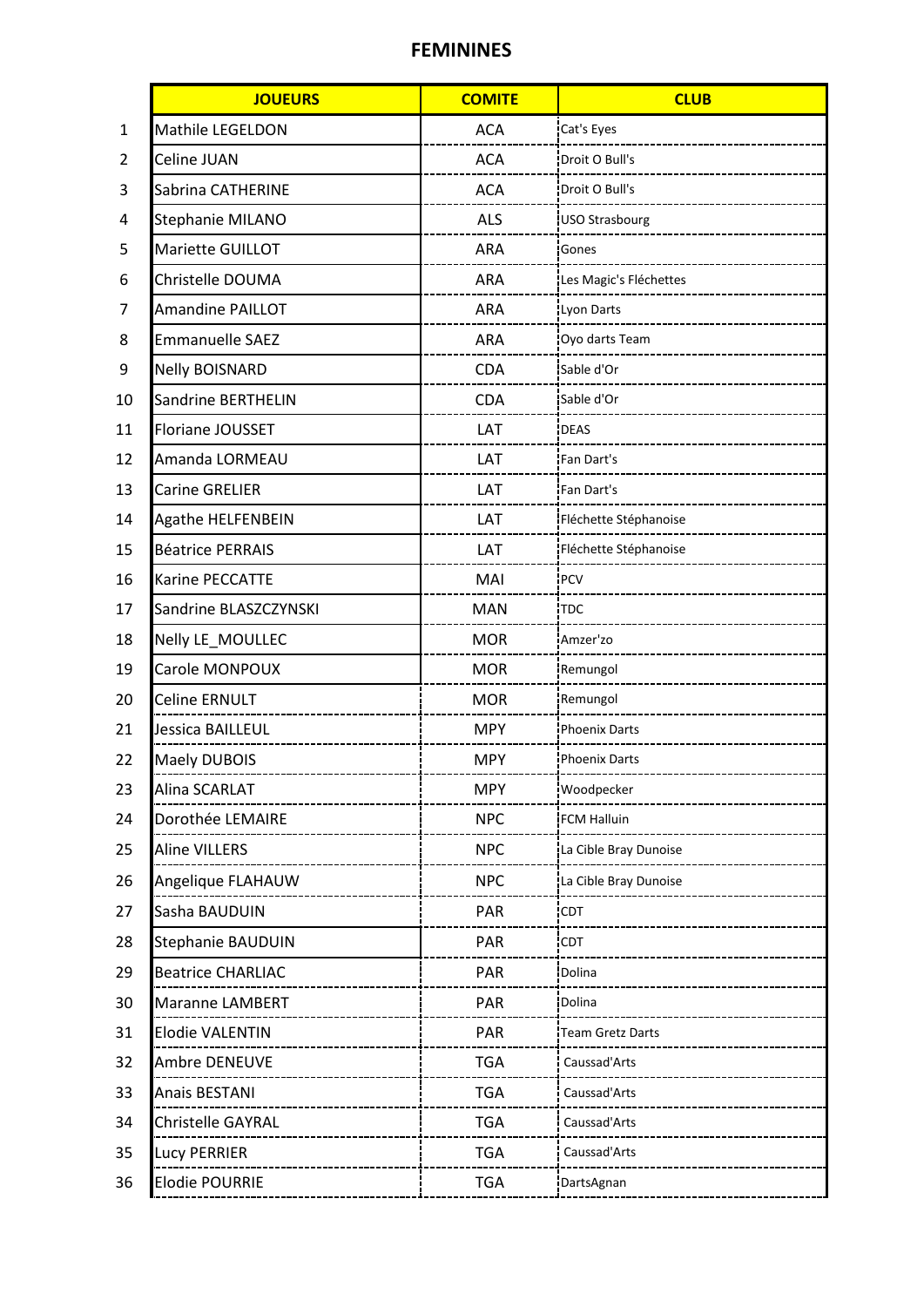#### FEMININES

|    | <b>JOUEURS</b>        | <b>COMITE</b> | <b>CLUB</b>          |
|----|-----------------------|---------------|----------------------|
| 37 | <b>Fanny HEROGUET</b> | <b>TGA</b>    | DartsAgnan           |
| 38 | Veronique WEBER       | <b>TGA</b>    | DartsAgnan           |
| 39 | Priscilla SAVRY       | <b>VEN</b>    | Barjadoubles         |
| 40 | <b>Aline TACAIL</b>   | <b>VOS</b>    | <b>Bull Dogs</b>     |
| 41 | Sabine VILLEMAIN      | <b>VOS</b>    | Dart'iste            |
| 42 | <b>Violette LOUIS</b> | <b>VOS</b>    | Dart'iste            |
| 43 | Aude JULIEN           | <b>VOS</b>    | La Fléchette de Salm |
| 44 | Carole FRISON         | <b>VOS</b>    | La Fléchette de Salm |
| 45 |                       |               |                      |
| 46 |                       |               |                      |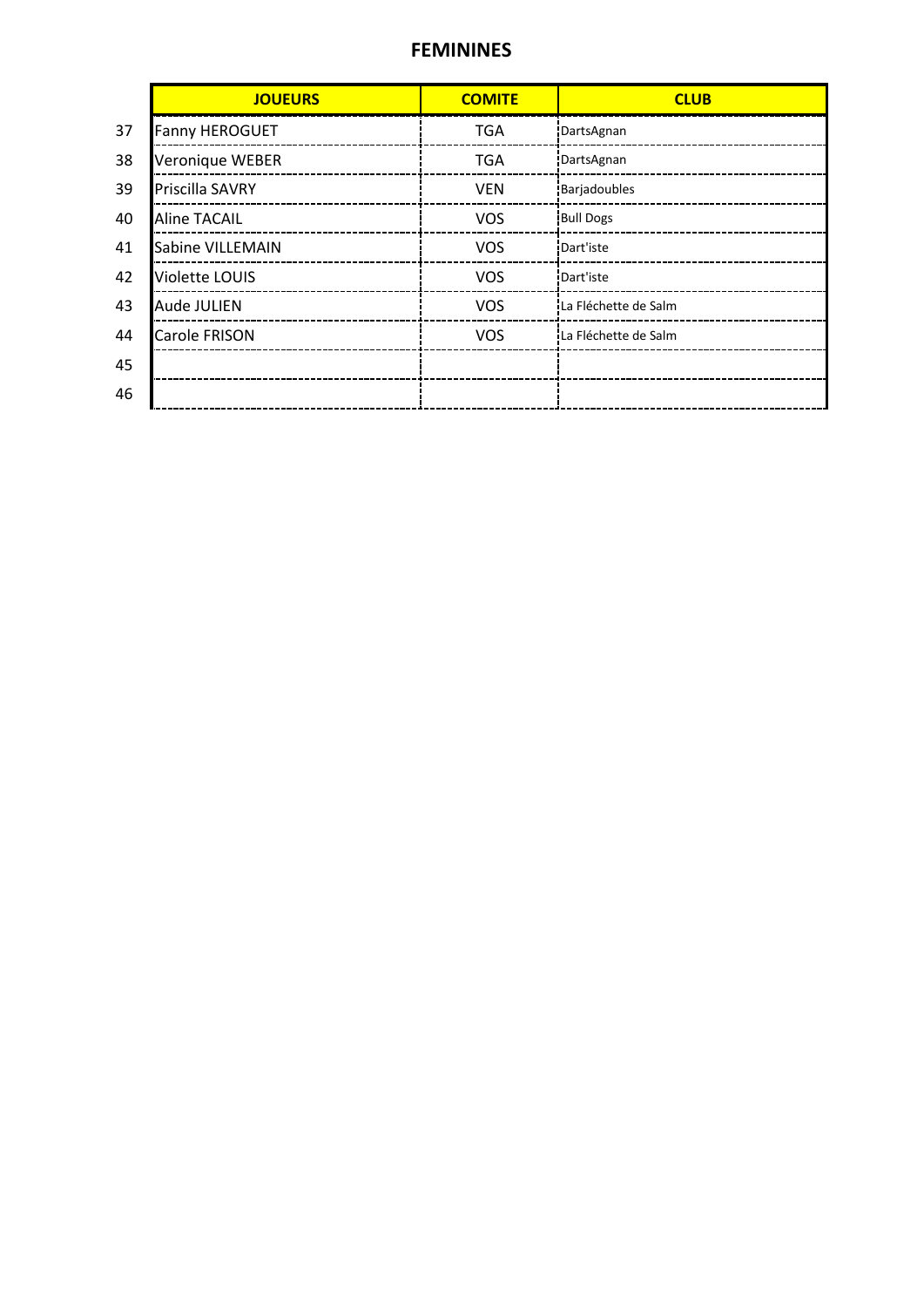## VETERANS

|    | <b>JOUEURS</b>             | <b>COMITE</b> | <b>CLUB</b>           |
|----|----------------------------|---------------|-----------------------|
| 1  | Philppe BRIET              | <b>ARA</b>    | Saone River           |
| 2  | Maryan ARNOUX              | CDA           | FDL                   |
| 3  | Patrick FOMEL              | <b>CDA</b>    | <b>FDL</b>            |
| 4  | <b>Bruno ROULIER</b>       | <b>CDA</b>    | Sable d'Or            |
| 5  | Hervé LEMONNIER            | CDA           | Sable d'Or            |
| 6  | Yannick DAVARD             | CDA           | Sable d'Or            |
| 7  | Didier PRIGENT             | <b>FIN</b>    | Exocet                |
| 8  | David TRIART               | LAT           | Fan Dart's            |
| 9  | <b>Mariano MARTINEZ</b>    | LAT           | Fan Dart's            |
| 10 | <b>Patrice CHARPENTIER</b> | MAI           | <b>DDC</b> Mayenne    |
| 11 | Thierry MIOT               | <b>MAN</b>    | <b>LFC</b>            |
| 12 | <b>Franck GALLAIS</b>      | <b>MAN</b>    | <b>TDC</b>            |
| 13 | Marc TURMEL                | <b>MAN</b>    | <b>TDC</b>            |
| 14 | Eric LE_CLAINCHE           | <b>MOR</b>    | Amzer'zo              |
| 15 | JeanPierre TRICOLE         | <b>MOR</b>    | Eur flechen           |
| 16 | Michaek LE_PENNEC          | <b>MOR</b>    | Eur flechen           |
| 17 | Thierry FORT               | <b>MPY</b>    | Les flèches tordues   |
| 18 | Didier LANSOY              | <b>MPY</b>    | Woodpecker            |
| 19 | Pascal LE_PIETEC           | <b>MPY</b>    | Woodpecker            |
| 20 | JeanLuc LECLERCQ           | <b>NPC</b>    | La Cible Bray Dunoise |
| 21 | Antoine LONGEVIALLE        | <b>PAR</b>    | Dolina                |
| 22 | Denis CADIOU               | PAR           | Titi Boys             |
| 23 | Jacky BRUNEEL              | PAR           | Titi Boys             |
| 24 | JeanMarc TAVENNEC          | PAR           | Titi Boys             |
| 25 | Joel CADIOU                | PAR           | <b>Titi Boys</b>      |
| 26 | Sylvie MAC CAFFREY         | PAR           | <b>Titi Boys</b>      |
| 27 | Keith NESBITT              | <b>TGA</b>    | Caussad'Arts          |
| 28 | Michel DENEUVE             | <b>TGA</b>    | Caussad'Arts          |
| 29 | Ronald AUGUSTIN            | <b>TGA</b>    | Caussad'Arts          |
| 30 | Pascal TREHOUX             | <b>TGA</b>    | DartsAgnan            |
| 31 | <b>Remy RODRIGUES</b>      | <b>TGA</b>    | DartsAgnan            |
| 32 | Jorge GONCALVES            | <b>VEN</b>    | Barjadoubles          |
| 33 | Frederic LOGEZ             | <b>VOS</b>    | <b>Bull Dogs</b>      |
| 34 | JeanMichel APTEL           | <b>VOS</b>    | Dart'iste             |
| 35 | Joel LOUIS                 | <b>VOS</b>    | Dart'iste             |
| 36 |                            |               |                       |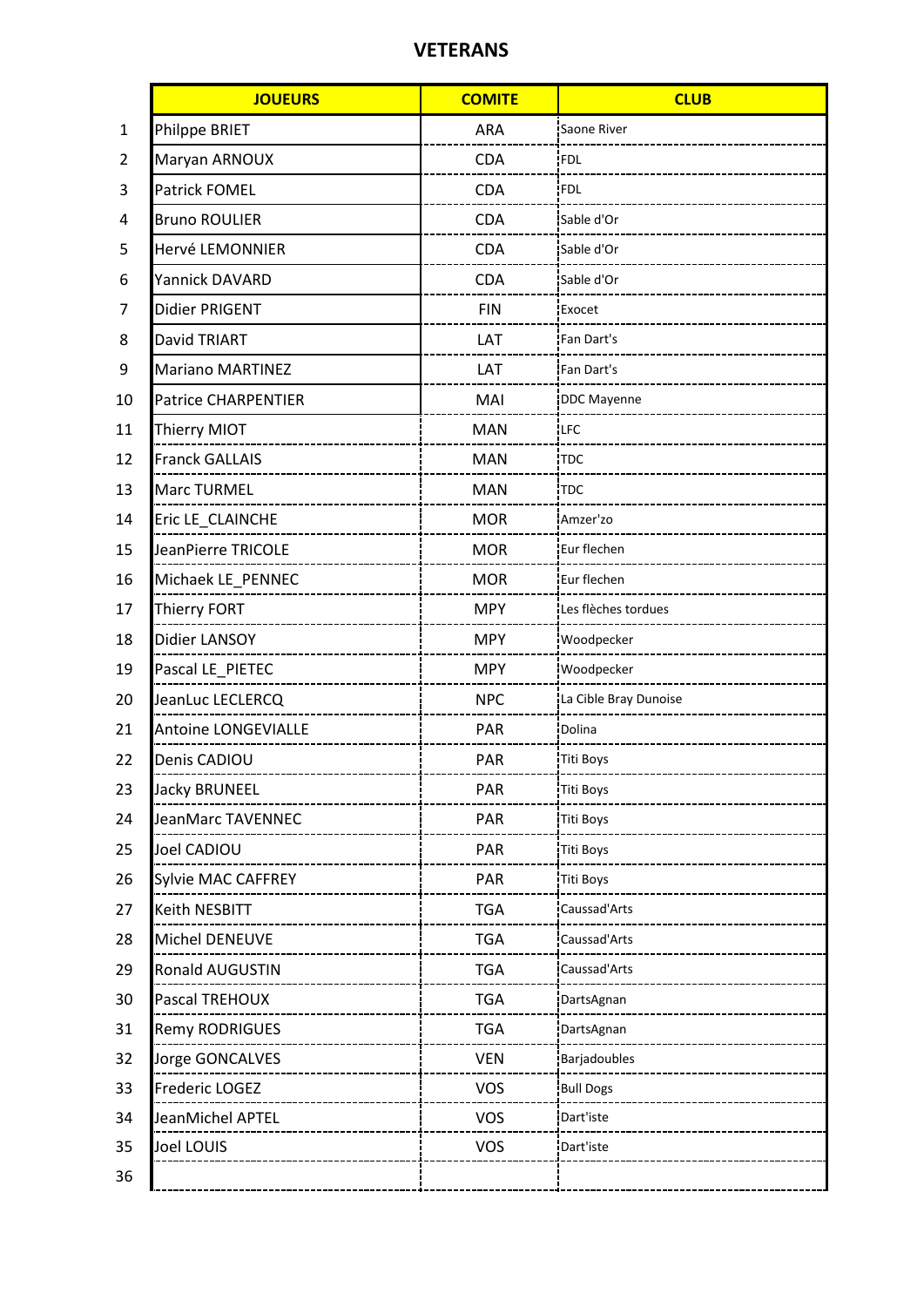## JUNIORS

|                | <b>JOUEURS</b>          | <b>COMITE</b> | <b>CLUB</b>          |
|----------------|-------------------------|---------------|----------------------|
| $\mathbf{1}$   | Lucas DARJ              | <b>ACA</b>    | Droit O Bull's       |
| $\overline{2}$ | Amanda LORMEAU          | LAT           | Fan Dart's           |
| 3              | Melvin LE_LANNIC        | <b>MOR</b>    | Amzer'zo             |
| 4              | Quentin OFFRET          | <b>MOR</b>    | Amzer'zo             |
| 5              | <b>Maely DUBOIS</b>     | <b>MPY</b>    | <b>Phoenix Darts</b> |
| 6              | Sasha BAUDUIN           | <b>PAR</b>    | 'CDT                 |
| 7              | Ambre DENEUVE           | <b>TGA</b>    | Caussad'Arts         |
| 8              | <b>Corentin TREHOUX</b> | <b>TGA</b>    | DartsAgnan           |
| 9              |                         |               |                      |
| 10             |                         |               |                      |
| 11             |                         |               |                      |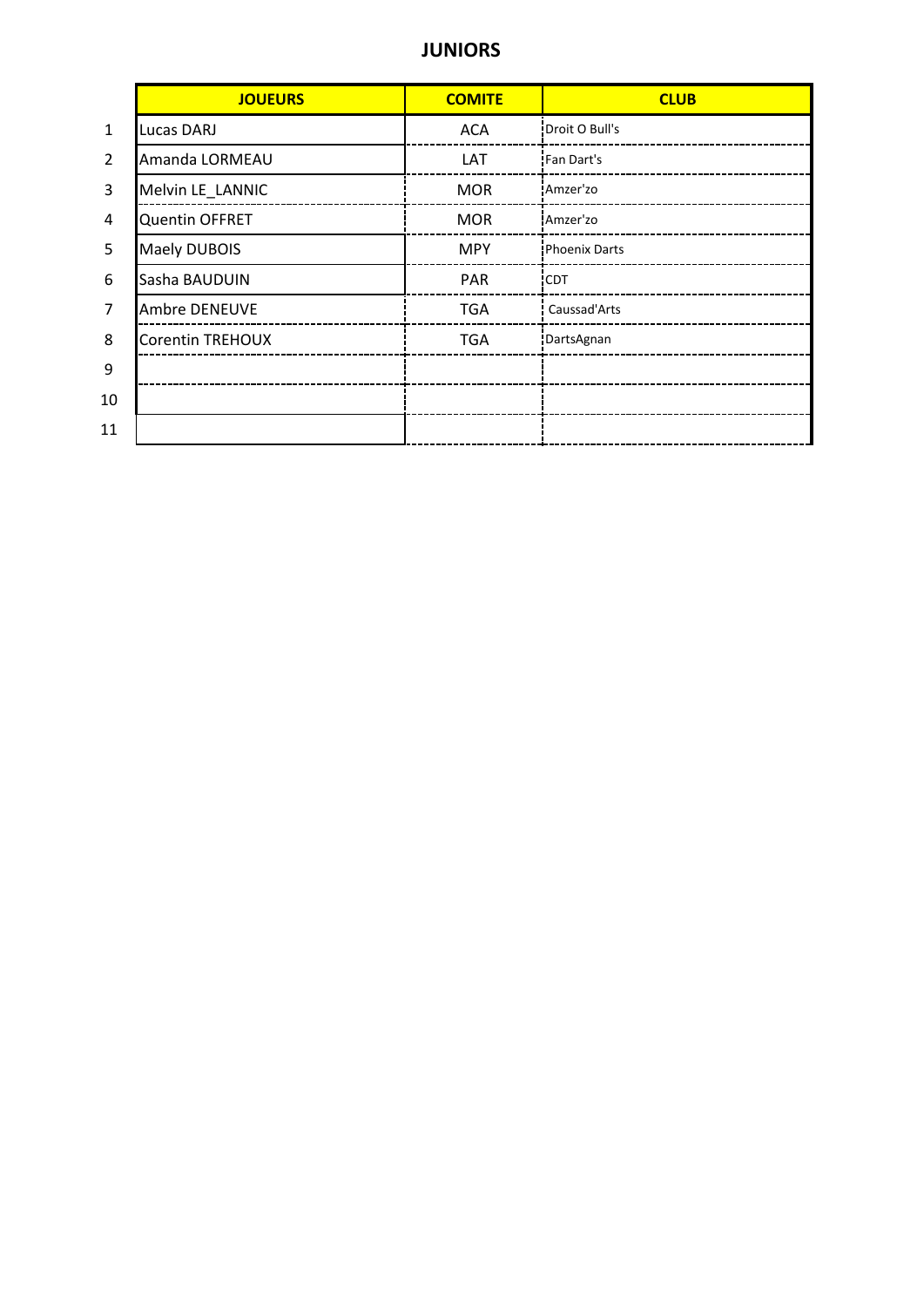# DOUBLES

|              | <b>DOUBLETTES</b>                                                        | <b>COMITE</b> |
|--------------|--------------------------------------------------------------------------|---------------|
| $\mathbf{1}$ | Eric GUILLOIS - Rianaina RATSIMIHAH                                      | <b>ACA</b>    |
| 2            | Frederic DUCLOS - Diego VOLPI                                            | <b>ACA</b>    |
| 3            | JeanLuc DARJ - Sebastien GEUGNON                                         | <b>ACA</b>    |
| 4            | Lucas DARJ - Jeffrey HANOT<br>____________________________               | <b>ACA</b>    |
| 5            | Nicolas GENOD - Bruno OFFNER                                             | <b>ACA</b>    |
| 6            | Christophe ROTT - Alexis ZILL                                            | <b>ALS</b>    |
| 7            | Christelle DOUMA - Hicham DOUMA                                          | <b>ARA</b>    |
| 8            | Damir BJELIC - Steven RICHES                                             | <b>ARA</b>    |
| 9            | David TRIQUENEAUX - Emmanuelle SAEZ                                      | <b>ARA</b>    |
| 10           | Frederic DEVINEAU - Rada LIM                                             | <b>ARA</b>    |
| 11           | Jesse DELORME - Florian RUCHOT                                           | <b>ARA</b>    |
| 12           | Ludovic COLARD - Amandine PAILLOT                                        | <b>ARA</b>    |
| 13           | Frederic CHEREL - François STEPHANT                                      | <b>CDA</b>    |
| 14           | Maryan ARNOUX - Patrick FOMEL                                            | <b>CDA</b>    |
| 15           | Sandrine BERTHELIN - Hervé LEMONNIER                                     | <b>CDA</b>    |
| 16           | Yannick DAVARD - Bruno ROULIER                                           | <b>CDA</b>    |
| 17           | Antoine LONGEVIALLE - Sébastien RORIVE                                   | <b>FFD</b>    |
| 18           | Christelle GAYRAL - Ludovic THEVE                                        | <b>FFD</b>    |
| 19           | Frédéric RAYNAL - PierreAlexandre RIMAUX                                 | <b>FFD</b>    |
| 20           | Loic CARVAL - Didier PRIGENT                                             | <b>FFD</b>    |
| 21           | Mathieu BIVAUD - Mariano MARTINEZ                                        | <b>FFD</b>    |
| 22           | Nelly BOISNARD - Jorge GONCALVES                                         | <b>FFD</b>    |
| 23           | Stéphane QUIQUANDON - Steven MORRISON                                    | <b>FFD</b>    |
| 24           | Vincent COLOMBAIN - Alain GENOD<br>_________________________________     | <b>FFD</b>    |
| 25           | Vincent FOURMOND - Christophe GAYRAL<br>--------------------------       | <b>FFD</b>    |
| 26           | Eric FOUBERT - Frederic SIMON<br>--------------------------------------  | LAT           |
| 27           | Julien GUIBERT - Catalin RUSU<br>--------------------------------------  | LAT           |
| 28           | Stéphane BAUD - David TRIART                                             | LAT           |
| 29           | Eric BEZIER / Patrice CHARPENTIER<br>______________________________      | MAI           |
| 30           | Sandrine BLASZCZYNSKI - Franck GALLAIS<br>______________________________ | <b>MAN</b>    |
| 31           | Thierry MIOT - Marc TURMEL<br>_____________________________________      | <b>MAN</b>    |
| 32           | Tony BACROT - Francois ROUSSINEAU<br>---------------------------------   | <b>MAN</b>    |
| 33           | Frederic LE DORZE - Mickael TREFFOUX<br>-------------------------------- | <b>MOR</b>    |
| 34           | JeanPierre TRICOLE - Thibault TRICOLE                                    | <b>MOR</b>    |
| 35           | Melvin LE_LANNIC - Mickael LE_LANNIC<br>---------------------------      | <b>MOR</b>    |
| 36           | Nelly LE_MOULLEC - Mickael LE_PENNEC                                     | <b>MOR</b>    |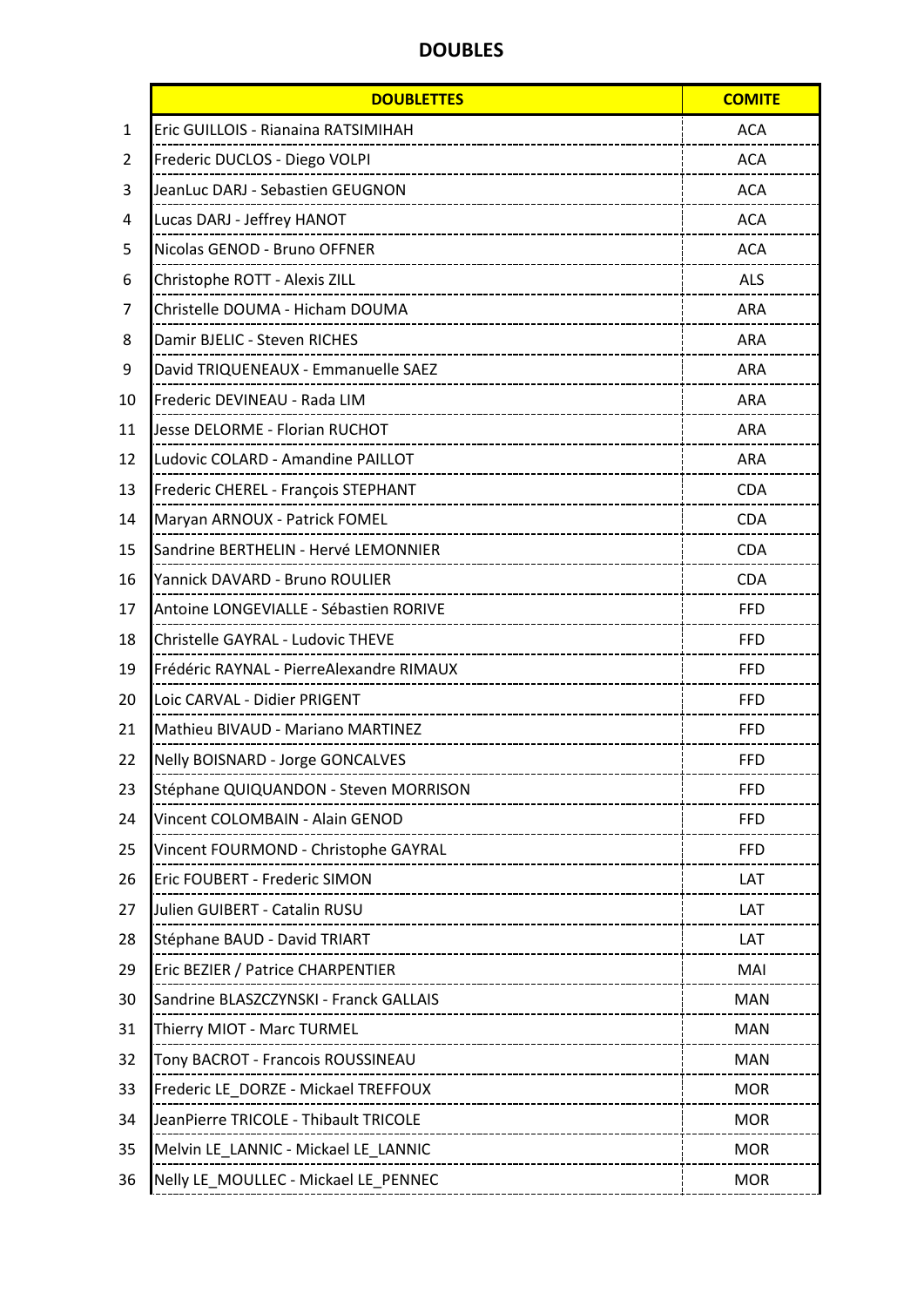# DOUBLES

|    | <b>DOUBLETTES</b>                                                    | <b>COMITE</b> |
|----|----------------------------------------------------------------------|---------------|
| 37 | Quentin OFFRET - Eric LE CLAINCHE                                    | <b>MOR</b>    |
| 38 | Aurelie LALLIAUD - Christophe OUSSET                                 | <b>MPY</b>    |
| 39 | Christophe ARNAUDY - Franck CHOFFEL                                  | <b>MPY</b>    |
| 40 | Didier LANSOY - AbelEloy SANCHEZ_ARNAL                               | <b>MPY</b>    |
| 41 | Frédéric CASH - Pierre SANDRINI                                      | <b>MPY</b>    |
| 42 | <b>Gerard NAUDY - Franck RABAULT</b>                                 | <b>MPY</b>    |
| 43 | Nathan SAURON - Gaëtan ALCAZAR                                       | <b>MPY</b>    |
| 44 | Pascal LE_PIETEC - Christophe TAVASAN                                | <b>MPY</b>    |
| 45 | Richard BLANC - JeanBaptiste ARMENGAUD                               | <b>MPY</b>    |
| 46 | Thierry FORT - Arnaud PETREL                                         | <b>MPY</b>    |
| 47 | JeanLuc LECLERCQ - Jessy VILLERS                                     | <b>NPC</b>    |
| 48 | Michael LECLERCQ - David THOORIS                                     | <b>NPC</b>    |
| 49 | Remi JOOSSEN - Michel TAS                                            | <b>NPC</b>    |
| 50 | Xavier LOBBEDEY - Mathieu LECLERCQ                                   | <b>NPC</b>    |
| 51 | David BAUDUIN - Iain CASH                                            | <b>PAR</b>    |
| 52 | Denis CADIOU - Joel CADIOU                                           | <b>PAR</b>    |
| 53 | Jacky BRUNEEL Sylvie MAC CAFFREY                                     | <b>PAR</b>    |
| 54 | Philippe GRIZAUT - David HUFSCHMID                                   | <b>PAR</b>    |
| 55 | Sébastien LE BUHAN - Jean-Marc TAVENNEC                              | <b>PAR</b>    |
| 56 | Ambre DENEUVE - JeanMarie QUERO                                      | <b>TGA</b>    |
| 57 | Elodie POURRIE - Gilles TISIN                                        | <b>TGA</b>    |
| 58 | Keith NESBITT - Lucy PERRIER                                         | <b>TGA</b>    |
| 59 | Michel DENEUVE - Tom DENEUVE<br>______________________________       | <b>TGA</b>    |
| 60 | Remy RODRIGUES - Pascal TREHOUX<br>--------------------------------- | <b>TGA</b>    |
| 61 | Renaud LESCURE - Johannes KOCH                                       | <b>TGA</b>    |
| 62 | Ronald AUGUSTIN - Ted COWMAN<br>---------------------------          | <b>TGA</b>    |
| 63 | Franck OLLIER - Benjamin RAGOUGNEAU<br>___________________________   | <b>VEN</b>    |
| 64 | JeanMichel APTEL - Joel LOUIS                                        | <b>VOS</b>    |
| 65 | Yann PARVE - Mickael VEIDT<br>-------------------------------------  | <b>VOS</b>    |
| 66 | Yoann BELCHUN - Gregory DIRAND                                       | <b>VOS</b>    |